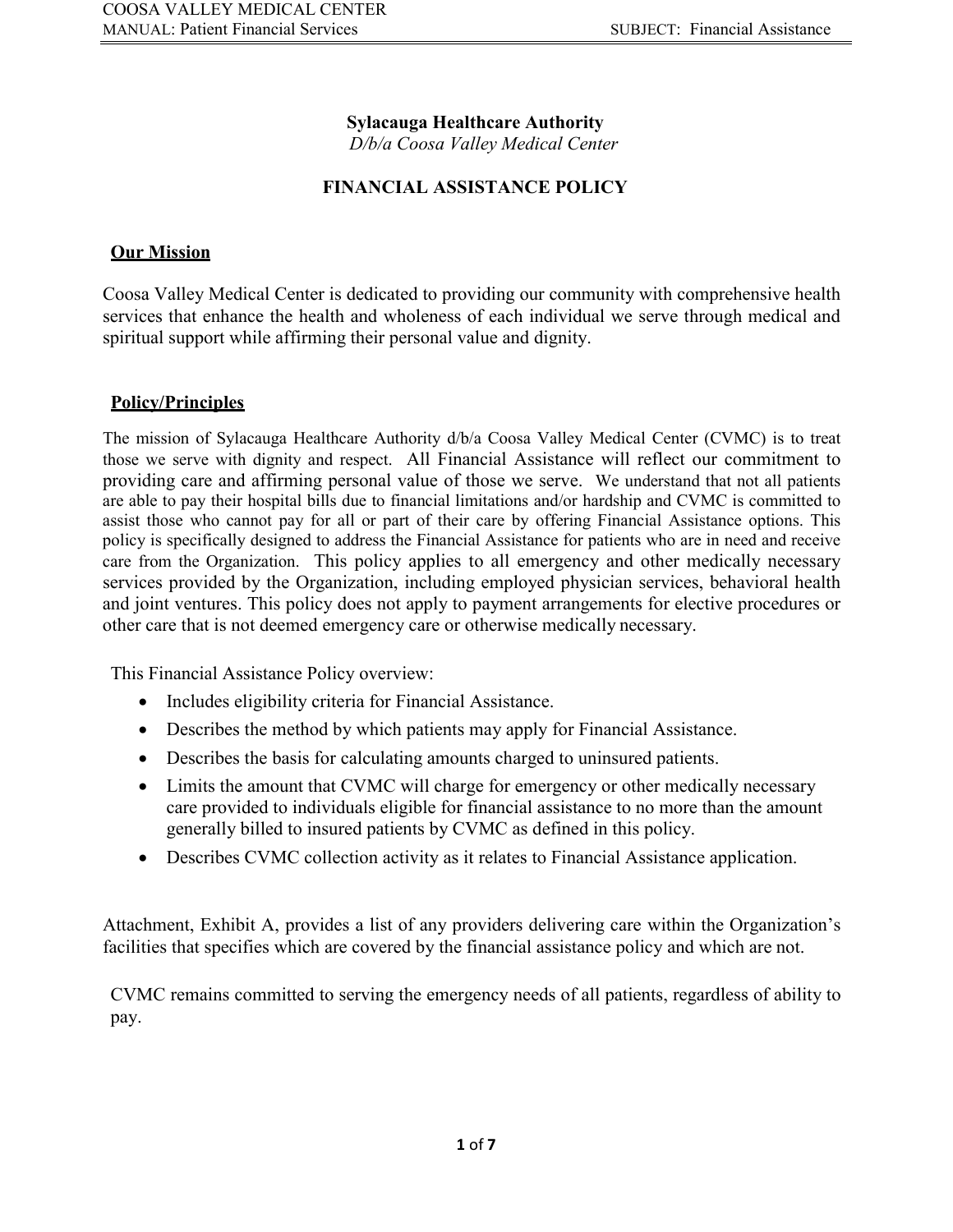# **Definitions**

For the purposes of this Policy, the following definitions apply:

- **501(r) refers to** Section 501(r) of the Internal Revenue Code and the regulations thereunder.
- **Amount Generally Billed** (**AGB)** with respect to emergency or other medically necessary care, the amount generally billed to individuals who have insurance covering such care.
- **Financial Assistance** Free or discounted health services provided to individuals who meet CVMC's criteria for Financial Assistance and are unable to pay for all or a portion of Medically Necessary services provided by the facility. Financial Assistance may include:
	- Free Care/Charity-Free care is available when the household income of a patient and/or guarantor are either equal to or less than 200% of the current Federal Poverty Guidelines and the patient is not eligible for government health coverage.
	- Financial Assistance-Financial Assistance discounts may be available when the household income of a patient and/or guarantor is in excess of 200% and equal to or less than 400% of the current Federal Poverty Guidelines.
- **Financial Needs Application (FNA) -** Form utilized by CVMC to determine eligibility for financial assistance for those we serve.
- **Emergency Care-** Care to treat a medical condition manifesting itself by acute symptoms of sufficient severity (including severe pain) such that the absence of immediate medical attention may result in serious impairment to bodily function, serious dysfunction of any bodily organ or part, or placing the health of the individual in serious jeopardy.
- **Medically Necessary Care-** Care that is determined to be medically necessary following a determination of clinical merit by a licensed provider. In the event that care requested by a Patient covered by this policy is determined not to be medically necessary by a reviewing physician, that determination also must be confirmed by the admitting or referring physician.
- **Organization-** Sylacauga Healthcare Authority d/b/a Coosa Valley Medical Center.
- **Patient-** Persons who receive emergency or medically necessary care at the Organization and/or the person who is financially responsible for the care of the patient.

### **Financial Assistance Provided**

- 1. Patients with income less than or equal to 200% of the Federal Poverty Level ("FPL"), may be eligible for 100% charity care write off on the portion of the charges for services the Patient is responsible following payment by an insurer, if any.
- 2. At a minimum, Patients with incomes above 200% of the FPL but not exceeding 400% of the FPL, may receive a sliding scale discount on the portion of the charges for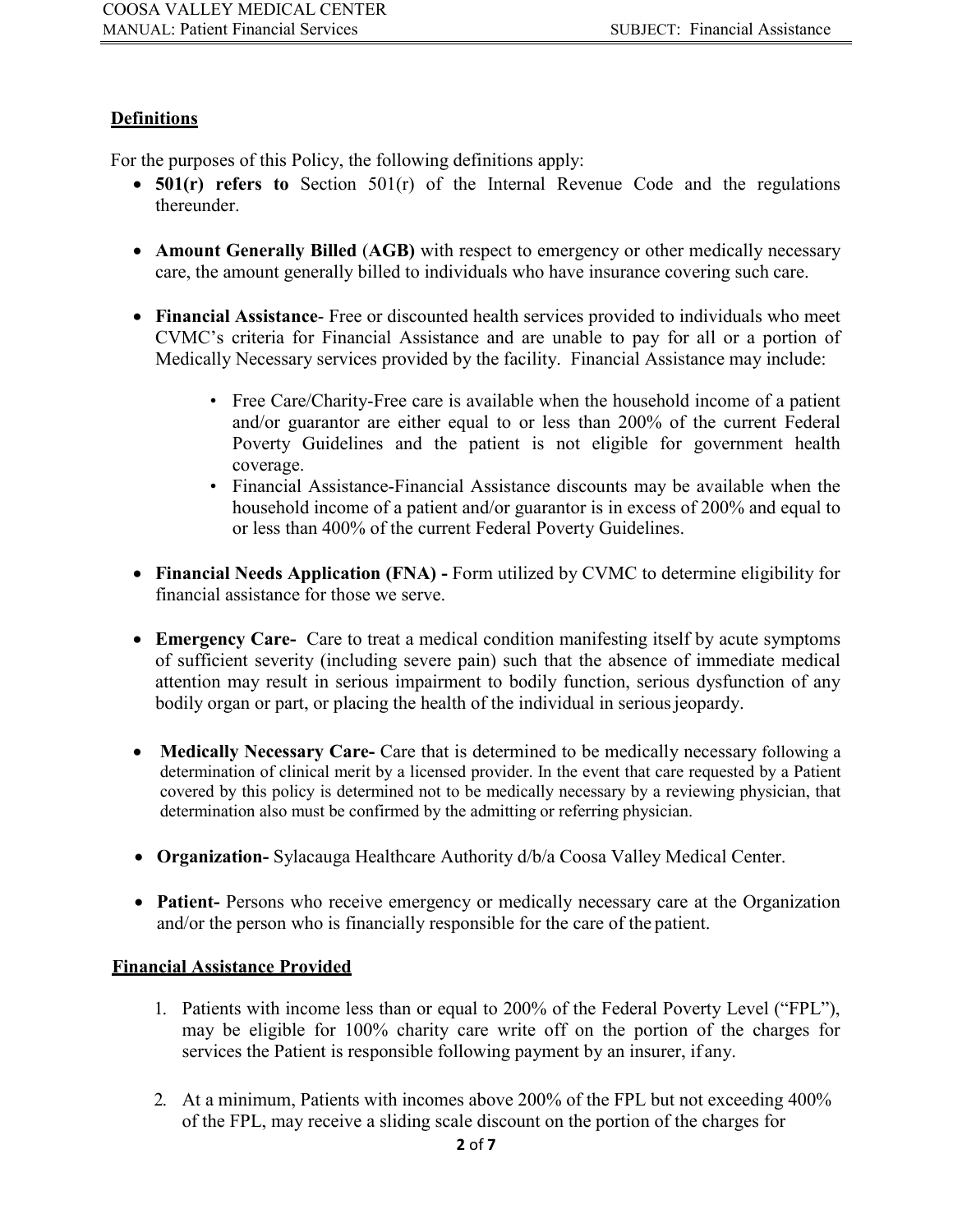services provided the Patient is responsible following payment by an insurer, if any.

- 3. An uninsured patient will not be charged more than the calculated AGB charge utilizing the lookback method.
- 4. The sliding scale discount utilized to qualify for charity and/or financial assistance is as follows and based on annual published federal poverty guidelines:

|  | 2021 Financial Assistance Table            |  |
|--|--------------------------------------------|--|
|  | <b>Based on Federal Poverty Guidelines</b> |  |
|  |                                            |  |
|  | <b>Effective August 1, 2021</b>            |  |

| Household       |                                                  |                                                                      |           | <b>Financial Assistance Table</b><br><b>Financial Assistance Program</b> |           |           | <b>Uninsured</b><br>(Based on AGB lookback<br>method) |  |
|-----------------|--------------------------------------------------|----------------------------------------------------------------------|-----------|--------------------------------------------------------------------------|-----------|-----------|-------------------------------------------------------|--|
| <b>Size</b>     | <b>FPL</b>                                       | 0 to 200%                                                            | to 250%   | to 300%                                                                  | to 350%   | to 400%   |                                                       |  |
| 1               | \$12,880                                         | \$25,760                                                             | \$32,200  | \$38,640                                                                 | \$45,080  | \$51,520  |                                                       |  |
| 2               | \$17,420                                         | \$34,840                                                             | \$43,550  | \$52,260                                                                 | \$60,970  | \$69,680  |                                                       |  |
| 3               | \$21,960                                         | \$43,920                                                             | \$54,900  | \$65,880                                                                 | \$76,860  | \$87,840  |                                                       |  |
| 4               | \$26,500                                         | \$53,000                                                             | \$66,250  | \$79,500                                                                 | \$92,750  | \$106,000 |                                                       |  |
| 5               | \$31,040                                         | \$62,080                                                             | \$77,600  | \$93,120                                                                 | \$108,640 | \$124,160 |                                                       |  |
| 6               | \$35,580                                         | \$71,160                                                             | \$88,950  | \$106,740                                                                | \$124,530 | \$142,320 |                                                       |  |
| $\overline{7}$  | \$40,120                                         | \$80,240                                                             | \$100,300 | \$120,360                                                                | \$140,420 | \$160,480 |                                                       |  |
| $8*$            | \$44,660                                         | \$89,320                                                             | \$111,650 | \$133,980                                                                | \$156,310 | \$178,640 |                                                       |  |
| <b>Discount</b> |                                                  | 100%                                                                 | 90%       | 70%                                                                      | 60%       | 50%       | 75%                                                   |  |
| <b>Discount</b> |                                                  | 1) Financial Assistance for the uninsured is based on total charges. |           |                                                                          |           |           |                                                       |  |
| Application     |                                                  | 2) Insured discount is based on patient liability or balance due.    |           |                                                                          |           |           |                                                       |  |
|                 | *Add \$4,540 for each person over 8 in household |                                                                      |           |                                                                          |           |           |                                                       |  |

- 6. Eligibility for financial assistance may be determined at any point in the revenue cycle and may include the use of presumptive scoring to determine eligibility notwithstanding an applicant's failure to complete a financial assistance application (FAP Application).
- 7. Eligibility for financial assistance will be considered for any account balance for which the patient with financial need is responsible within the past 12 months of application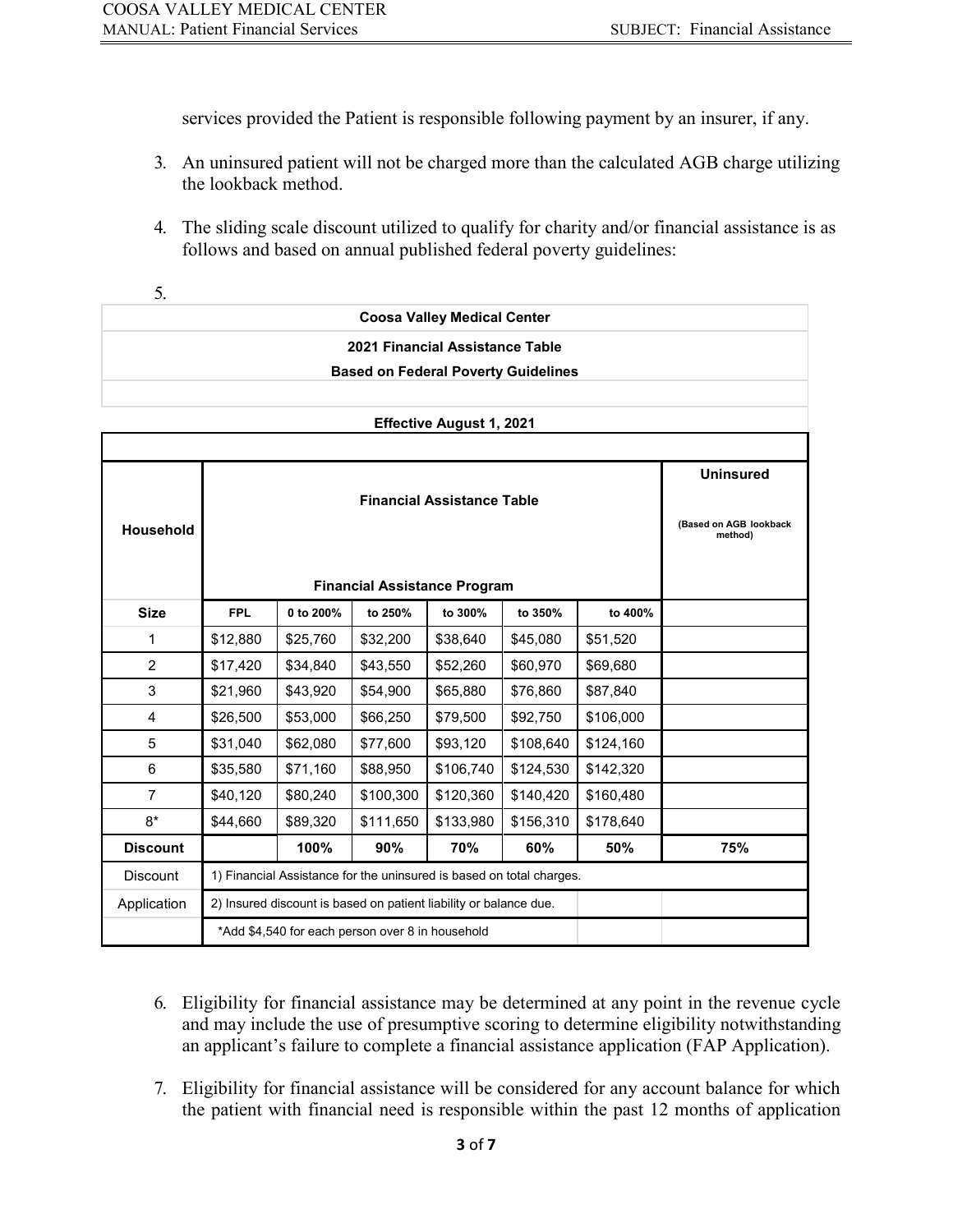based on discharge.

- 8. Financial Assistance will be considered active for a term of 6 months from approval date.
- 9. The process for Patients and families to appeal an Organization's decisions regarding eligibility for financial assistance is as follows:
	- a. All appeals will need to be submitted in writing via mail to: Coosa Valley Medical Center, Director of Patient Financial Services, 315 West Hickory Street, Sylacauga, AL 35150.
	- b. All appeals will be considered by CVMC Director of Patient Financial Services and the Chief Financial Officer, and decisions will be sent in writing to the Patient or family that filed the appeal.

### **Notice to patients regarding Amounts Generally Billed (AGB)**

IRC Section 501r requires that hospitals limit charges for emergency and other medically necessary care provided to individuals eligible for financial assistance to be no more than amounts generally billed (AGB) to insured individuals.

Our facility utilizes the "look back" method to calculate AGB. Under this method, we review all paid Commercial Insurance and Traditional Medicare claims for a 12 month period. The "look back" review determined that the average discount totaled 75% of hospital charges for fiscal year 2020.

The uninsured discount rate of 75% is applied to all uninsured patient accounts. The minimum amount we bill uninsured patients is equal to or less than the amount generally billed (AGB) to patients with insurance. Additional discounts for patients who qualify to receive financial assistance under our policy may be greater than or equal to the uninsured rate.

# **Financial Assistance Procedures**

- At the time of registration, each patient will be offered a free written copy of the plain language summary of the Policy.
- A Financial Counselor is available to discuss the Financial Assistance program offered by CVMC with the patient and/or the patient's designated representative.
- CVMC will assist, as requested, patients with pursuing coverage under Alabama state and/or federal assistance programs.

# **Applying for Financial Assistance**

Requests for Financial Assistance must be submitted via a Financial Needs Application Form (FNA). The request form must be completed in its entirety and all supporting documentation attached to the application form. Financial Needs Application Forms are available at CVMC from a Financial Counselor, ED Registration or online at [www.cvhealth.net,](http://www.cvhealth.net/). A Patient may be denied financial assistance if the Patient provides false information on a FNA Application.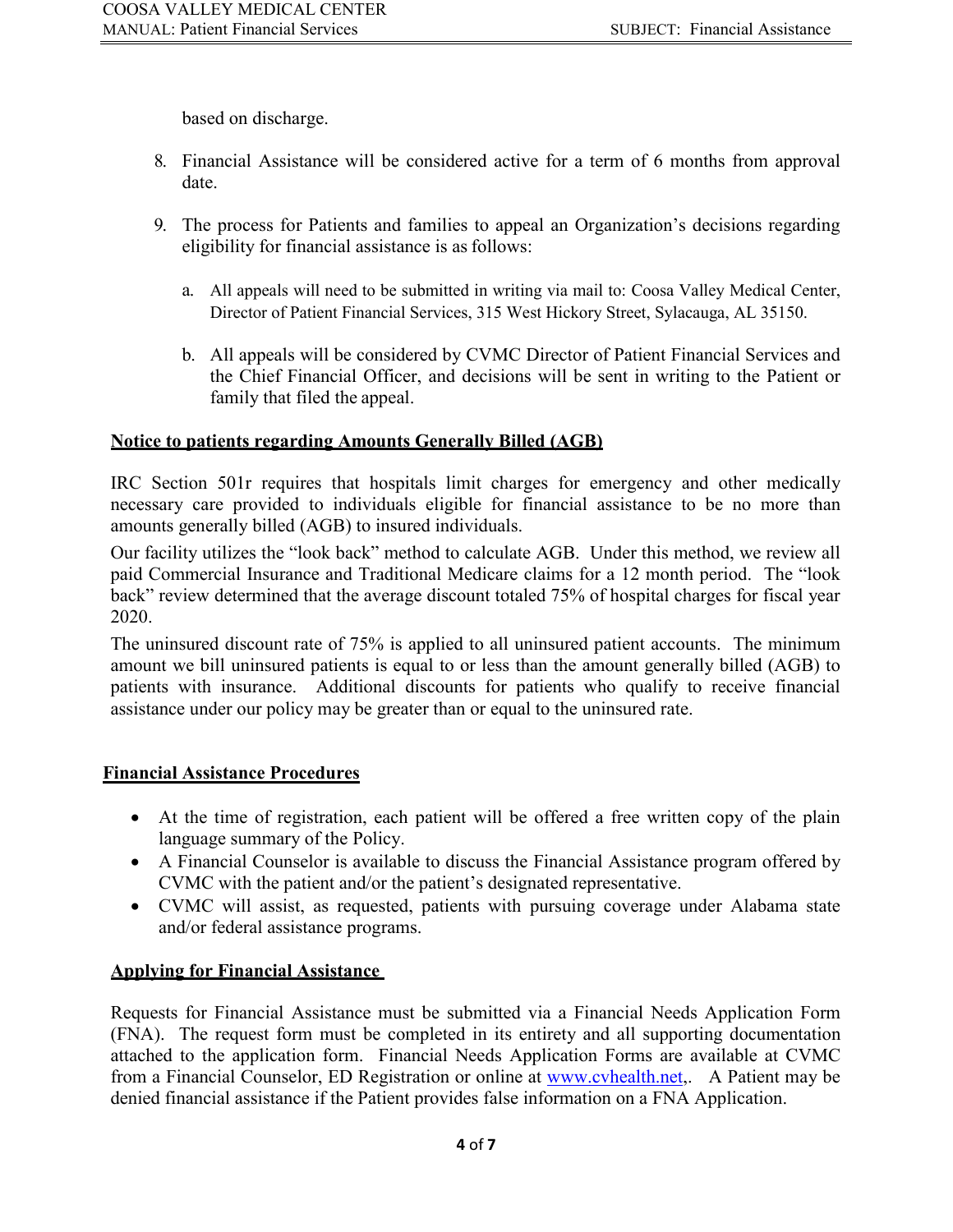When an application is received, the Financial Counselor will review the Application for completeness, which shall include all supporting documentation. If it is determined that the Application is incomplete, CVMC will take the following actions:

- Suspend collection actions against the patient/guarantor for a period of 30 days to allow patient to provide required documentation.
- Provide the patient with notice that describes the additional information and/or documentation to be submitted as required. Notice will also inform the patient/guarantor that collection actions including extraordinary collection actions (ECA) may be initiated or resumed if the Application is not completed or if the amount due is not paid within the 30 days from the date of the notice.
- If all supporting documentation is not submitted or the amount due is not paid within 30 days of the written notice as described, the Financial Assistance Application will be denied and the account will remain in the billing or collection cycle. A new Application may be submitted if the date of the Application is within 240 days after CVMC issues the first post discharge billing statement or 365 days from discharge.

Once a completed Application has been received, the Financial Counselor will review and make a recommendation for approval or denial of the requested and/or qualified amount within 10 business days. The Application including recommendation will be presented to Director of Patient Financial Services for final review and decision within 5 business days.

The patient/guarantor will be notified in writing of CVMC's decision to provide Financial Assistance.

### **Presumptive Financial Assistance**

Presumptive Financial Assistance will also be provided at the 100% charity care level in the following situations:

- Deceased Patients where the Organization has verified there is no estate and no surviving spouse.
- Patients who are eligible for Medicaid from another state in which the Organization is not a participating provider and does not intend to become a participating provider.
- Patients who qualify for other government assistance programs, such as food stamps, subsidized housing, and Women's Infants and Children's Program (WIC), upon receipt of current letters of approval.

### **Payment Arrangements**

If the patient does not qualify for 100% financial assistance, CVMC may approve a reasonable payment plan arrangement for patients who indicate they may have difficulty paying their balance in a single installment. Accounts with approved payment arrangements are expected to be paid in full within a 24 month period. If a patient has additional services and additional financial responsibility, CVMC will require increases to the patient's current payment plan, based on the patient's ability to pay. Patient Financial Services Management has the authority to make exceptions to this policy on a case-by-case basis for special circumstances. CVMC is not required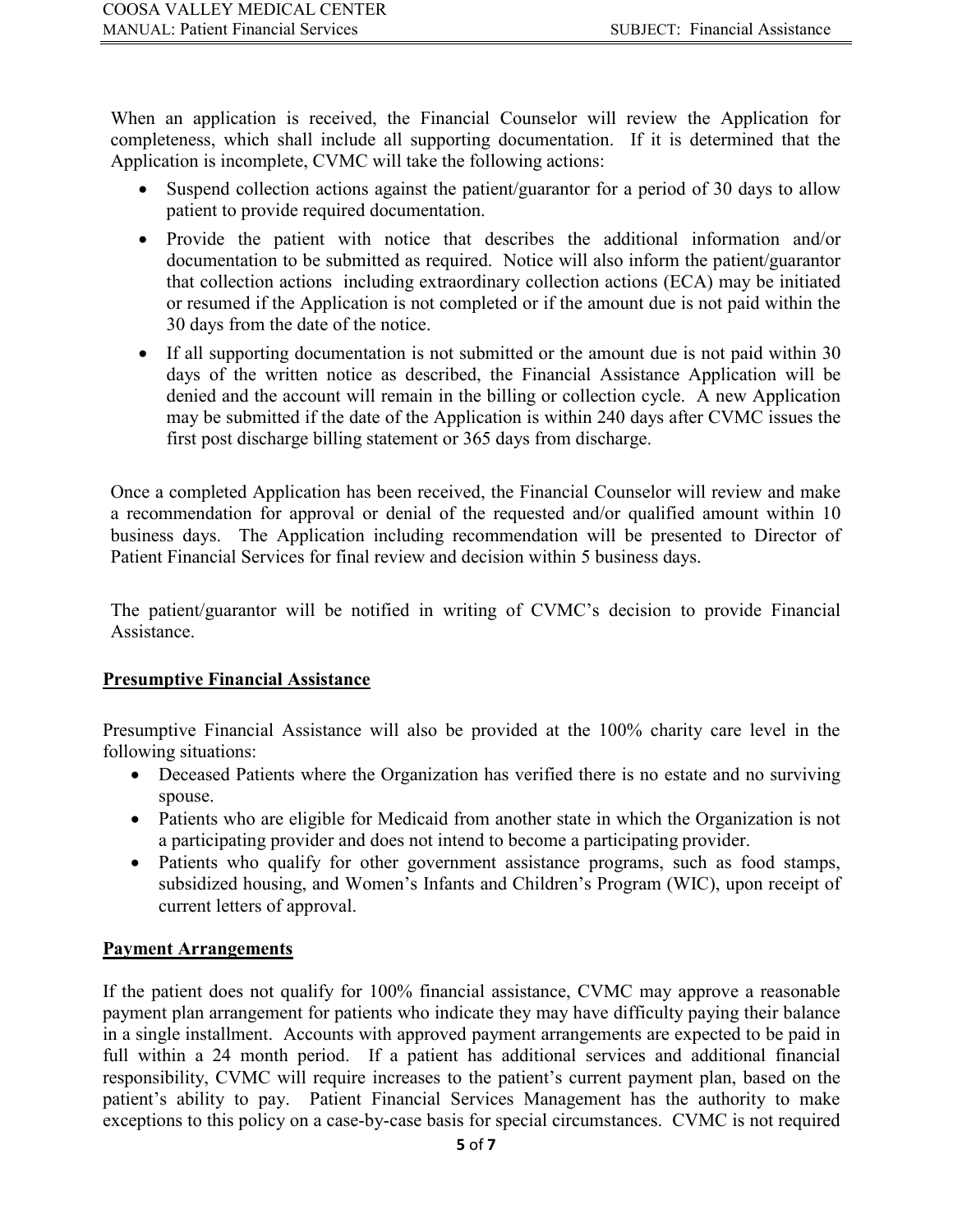to accept patient initiated payment arrangements and may refer accounts to a collection agency if the patient is unwilling to make acceptable payment arrangements or has defaulted on an established payment plan.

#### **Interpretation**

This policy is intended to comply with 501(r), except where specifically indicated. This policy, together with all applicable procedures, shall be interpreted and applied in accordance with 501(r) except where specifically indicated. For more details about actions the hospital may take in the event of non-payment please see our Billing and Collections Policy available on our website [www.cvhealth.net](http://www.cvhealth.net/) or by calling (256) 401-4017 to request a copy to be mailed.

#### **Contact Information**

**Coosa Valley Medical Center, Financial Counselor: (256) 401-4017 or (256) 401-4018**

**Mailing Address:** Coosa Valley Medical Center 315 West Hickory St Sylacauga, AL 35150